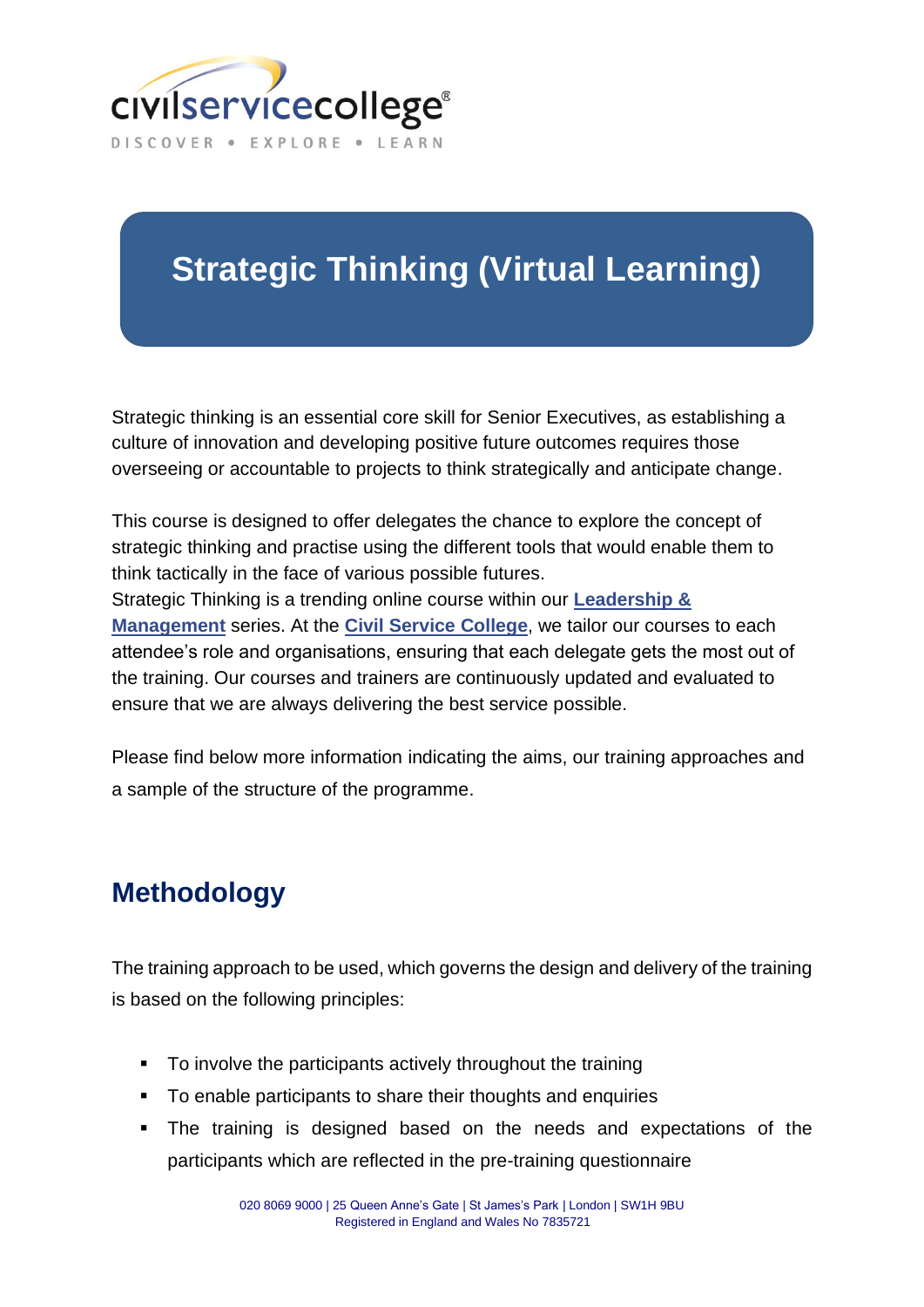

## **Workshop methods and tools**

In order to achieve the objectives of the training, the following tools and methods will be utilised:

**• Presentations:** presentations will be used in order to provide the background to each subject and stimulate discussion and questions.

- **Discussions:** throughout the training, participants will be encouraged to contribute to discussions, and share their experiences and thoughts with the rest of the group. The discussions will be facilitated and coordinated by the facilitator in order to maintain the focus in the key areas of interest
- **Case studies:** case studies will be used so as to facilitate and trigger discussion, as well as allow external benchmarking so as to achieve competitiveness
- **Group work:** group work will be used in order to facilitate practical understanding of the issues and to enhance team working, team building and cooperation amongst participants